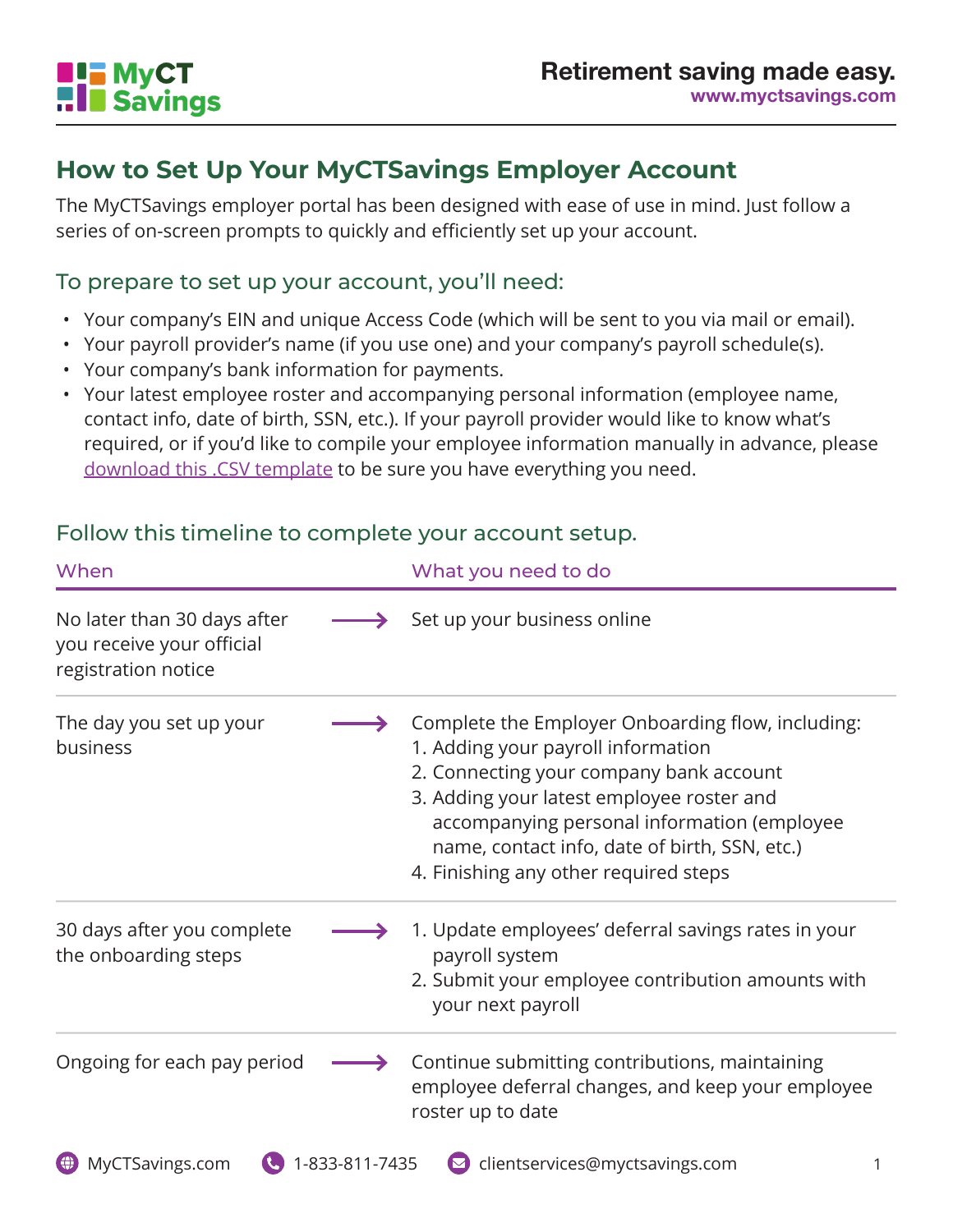

### Follow our step-by-step registration process to get everything set up.

Once you receive your unique Access Code, you're ready to start. You'll just need to provide basic information about your employees, payroll process, and banking information. And rest assured, MyCTSavings has processes in place to protect the security of employer and employee accounts and information.



### **Step 1: Set up your business <sup>1</sup>**

Get started by setting up your business online using your company's EIN and unique Access Code (which will be sent to you via mail or email). Visit http://myctsavings.vestwell. com/register/employer



## **Step 2: Create a password <sup>2</sup>**

Enter your username (which is your email address) and create a password.



### **Step 3: Add your payroll information <sup>3</sup>**

Identify your payroll provider, if you use one (i.e. Paychex, ADP, and more), and share your payroll schedule(s) or upload your payroll schedule(s) manually.



# **Step 4: Add your company's bank information <sup>4</sup>**

Connect your company's bank to MyCTSavings. Complete all fields including routing number, bank name, bank account number, and account type.

**Step 5: Add your employee information** 

Employees must be at least 19 years old to be eligible for MyCTSavings. If your payroll provider would like to know what's required, or if you'd like to compile your employee information manually in advance, please download this .CSV template to be sure you have everything you need.

# **Step 6: Add your employee contributions <sup>6</sup>**

For employees who have opted to stay enrolled, update their payroll deferral rates in your payroll system. After you run your next payroll, submit employee contribution amounts in the MyCTSavings portal.



# **Step 7: Ongoing account maintenance**

Make sure to keep your employee roster up to date by adding new hires or those who opt-in at a later date, as well as employees who reach the age of eligibility. Please update employee contribution levels as they change.